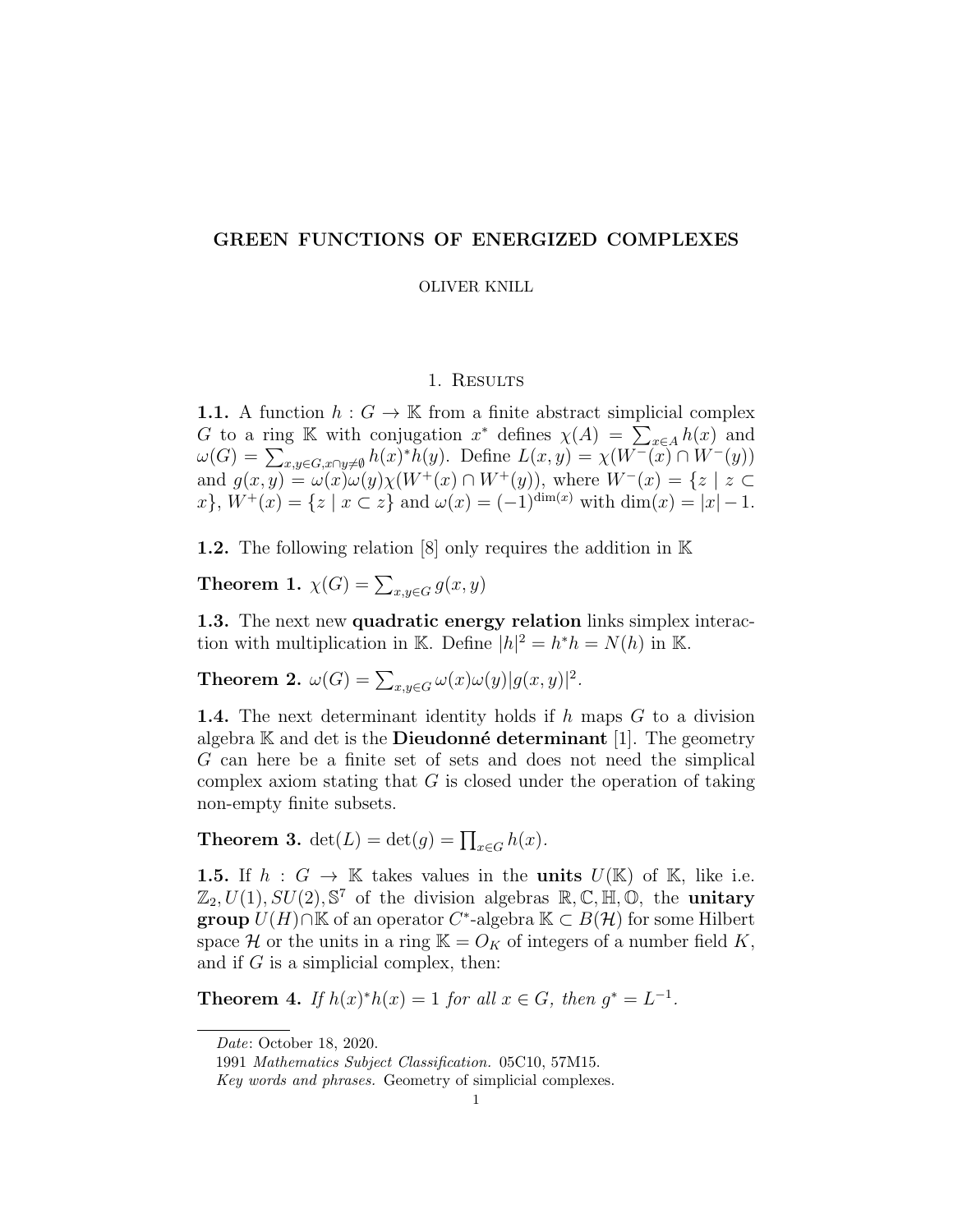1.6. For an overview of simplicial complexes and references, see [5]. Except for Theorem (2), the results were known [8, 7] in special cases like the topological  $h(x) = \omega(x)$ , where  $\chi(G) = \sum_{x \in G} \omega(x)$  is the **Euler** characteristic and  $\omega(G) = \sum_{x \sim y \in G} \omega(x) \omega(y)$  is the Wu characteristic [11, 2]. The pair  $(G, K)$  is an example of a **ringed space** or a sheaf. For  $\mathbb{K} = \mathbb{Z}$  we might think of h as a **divisor** and  $h(G)$  as its degree, for  $\mathbb{K} = \mathbb{C}$  as a quantum mechanical wave and  $|\omega(h)|^2 = h^*h$ as a **probability amplitude**, for  $\mathbb{K} = \mathbb{R}^n$ , we might interpret h as a section of a vector bundle or as an embedding of  $G$  in  $\mathbb{R}^n$  like for example when doing a geometric realization of  $G$ , where  $h(x)$  is the location of the simplex in space.

**1.7.** When taking  $K = \mathcal{G}$  as the ring generated by simplicial complexes and  $h(x) = X(x)$ , the complex generated by  $x \in G$ , we can see  $G \in$  $\mathbb{K} \to \exp(G) = \det(L(G)) \in \mathbb{K}$  as an exponential map because  $\exp(G_1 + G_2) = \exp(G_1) \exp(G_2)$  as addition  $G_1 + G_2$  is the disjoint union and Theorem (3) shows that we get from a sum a product.

### 2. PROOFS

2.1. We reprove Theorem (1) algebraically. The setup in[8] was harder, because we did not start with the explicit expressions for  $g(x, y)$  yet. Let  $\{x_1, \ldots, x_n\}$  enumerate the elements of  $V = \bigcup_{x \in G} x$  and h take values in the free algebra (monoid ring) generated by the variables  $x_1, \ldots, x_n$ . If K is commutative, we can work with the **polynomial algebra**  $\mathbb{Z}[x_1, \ldots, x_n]$ . The algebraic picture is now transparent:

*Proof.* Write  $h(x) = x$  and have x be the variable associated to the set  $x \in G$ . The matrix entries of L and q are linear expressions:

$$
L(u, v) = \sum_{x \in G, x \subset u \cap v} x ,
$$

$$
g(u, v) = \sum_{x \in G, u \cup v \subset x} \omega(u) \omega(v) x .
$$

Seen as such, the claim is the algebraic relation

$$
\sum_{x \in G} x = \sum_{x \in G} [\sum_{u,v \in G, u \cup v \subset x} \omega(u)\omega(v)]x.
$$

Because x is a simplex of Euler characteristic 1, we have  $\sum_{u\subset x}\omega(u)=1$ and  $\sum_{v \subset x} \omega(v) = 1$  so that also

$$
\left[\sum_{u,v\in G,u\cup v\subset x}\omega(u)\omega(v)\right]=\left[\sum_{u\in G,u\subset x}\omega(u)\right]^2=1.
$$

 $\Box$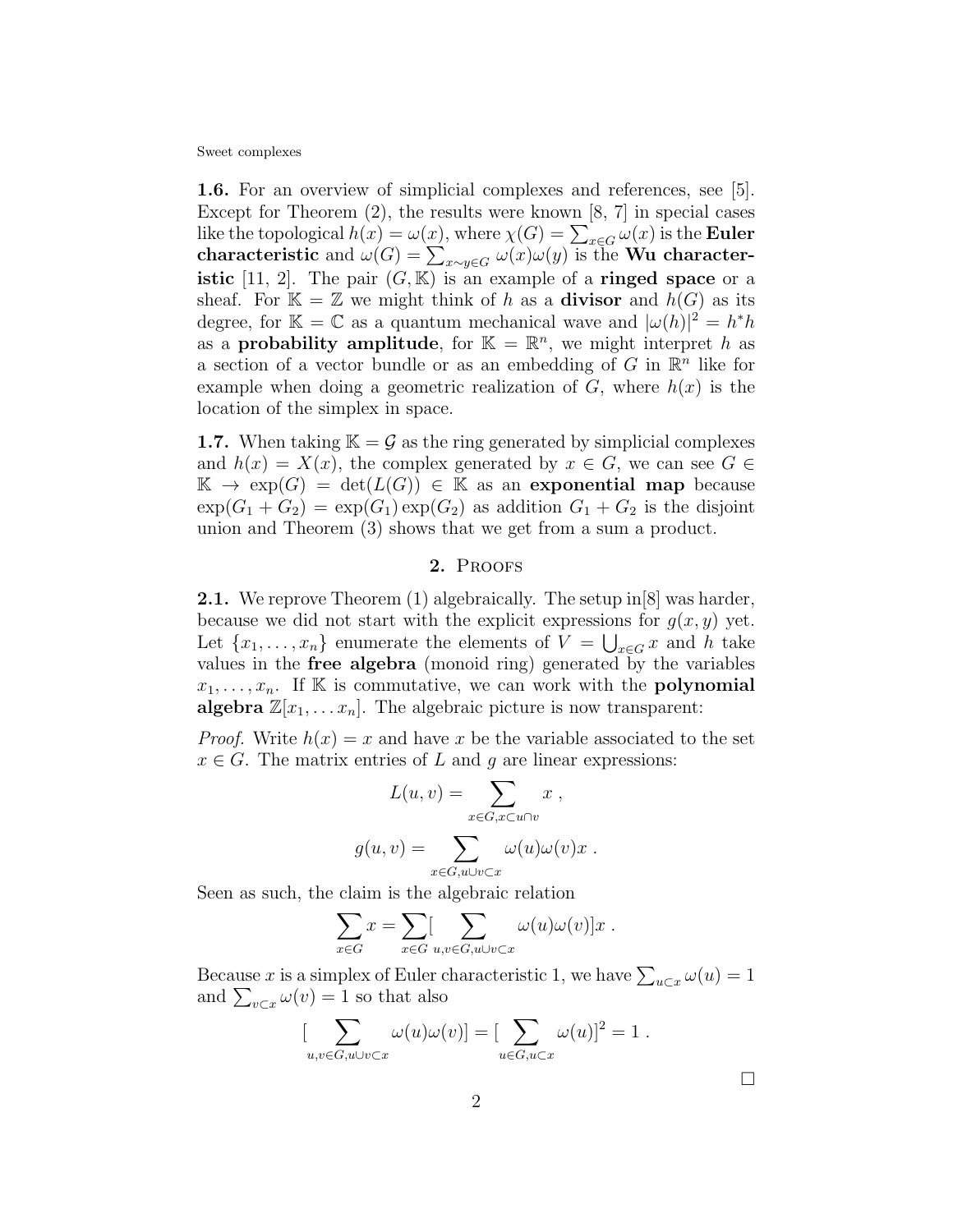2.2. Theorem (2) can also be seen algebraically. While one needs to distinguish  $xy$  and  $yx$  in the non-commutative case, associativity does not yet factor in because only products of two elements occur. The Theorem also so holds also for octonions  $\mathbb{K} = \mathbb{O}$  or Lie algebras  $x * y =$  $[x, y]$  or if  $xy = \langle x, y \rangle$  is considered to be an inner product.

*Proof.* When writing the expressions algebraically,  $\omega(G) = \sum_{x \cap y \neq \emptyset} x^*y$ is a generating function for all intersection relations in the complex G. Take a pair of sets  $x, y$  which do need to be different and look at the expression  $x^*y$  on the left. On the right, the term  $x^*y$  appears if we consider  $q(u, v)$  for any pair  $u, v \subset x \cap y$ . We see especially that x and  $\gamma$  need also to have a non-empty intersection to the right. We have to show

$$
x^*y = \sum_{u,v \subset x \cap y} \omega(u)\omega(v)x^*y.
$$

We get the same term  $x^*y$  on the right because

$$
\sum_{u \cup v \subset x \cap y} \omega(u)\omega(v) \left[\sum_{u \subset x \cap y} \omega(u)\right] \left[\sum_{v \subset x \cap y} \omega(v)\right]
$$
  

$$
(x \cap y)^2 = 1.
$$

which is  $\chi_{top}(x \cap y)^2 = 1$ .

**2.3.** Theorem (3) holds more generally for any set G of non-empty sets, where also the empty set  $\emptyset$  (= void) is allowed. Unlike for simplicial complexes, the class of sets of sets has an involution  $x \leftrightarrow x' = V =$  $\bigcup_{x \in G} x \setminus x$ , assigning to x its complement  $x' \in V$ . The proof makes use of this duality switching  $W^+(x)$  and  $W^-(x)$  as to establish linearity of det in one variable, we need both a proportionality factor 1 as well as the affinity factor 0 in each variable.

*Proof.* Because  $L^+(u,v) = \sum_{x \in G, x \subset u \cap v} x$  and  $L^-(u,v) = \sum_{x \in G, u \cup v \subset x} x$ are dual to each other in the category of sets of sets, we only need to verify the identity for  $L = L^{-}$  or  $L^{+}$ . We can use induction with respect to the number of elements  $n$  in  $G$  and use that if we we lift a property for  $L^+$  from  $(n-1)$  to n, we have also shown it for  $L^-$ . For  $n = 1$ , the situation is clear as then  $L^+ = L^- = [x]$  is a 1 × 1 matrix. In general because the matrix entries of L are linear in each variable, a Laplace expansion will show in the induction that the determinant is affine  $a_kx_k + b_k$  in each variable  $x_k$ . We need then to establish multi-linearity. The induction assumption is that for any set of  $(n-1)$  sets like  $\{x_2, \ldots, x_n\}$  or we have  $\det(L^+) = \det(L^-) = \prod x_i$ , which is a multi-linear expression in each of the variables. Lets assume that  $x_1$  is a minimal element as a set then  $L^-$  has zero column and row entries if its value is zero and deleting these rows and columns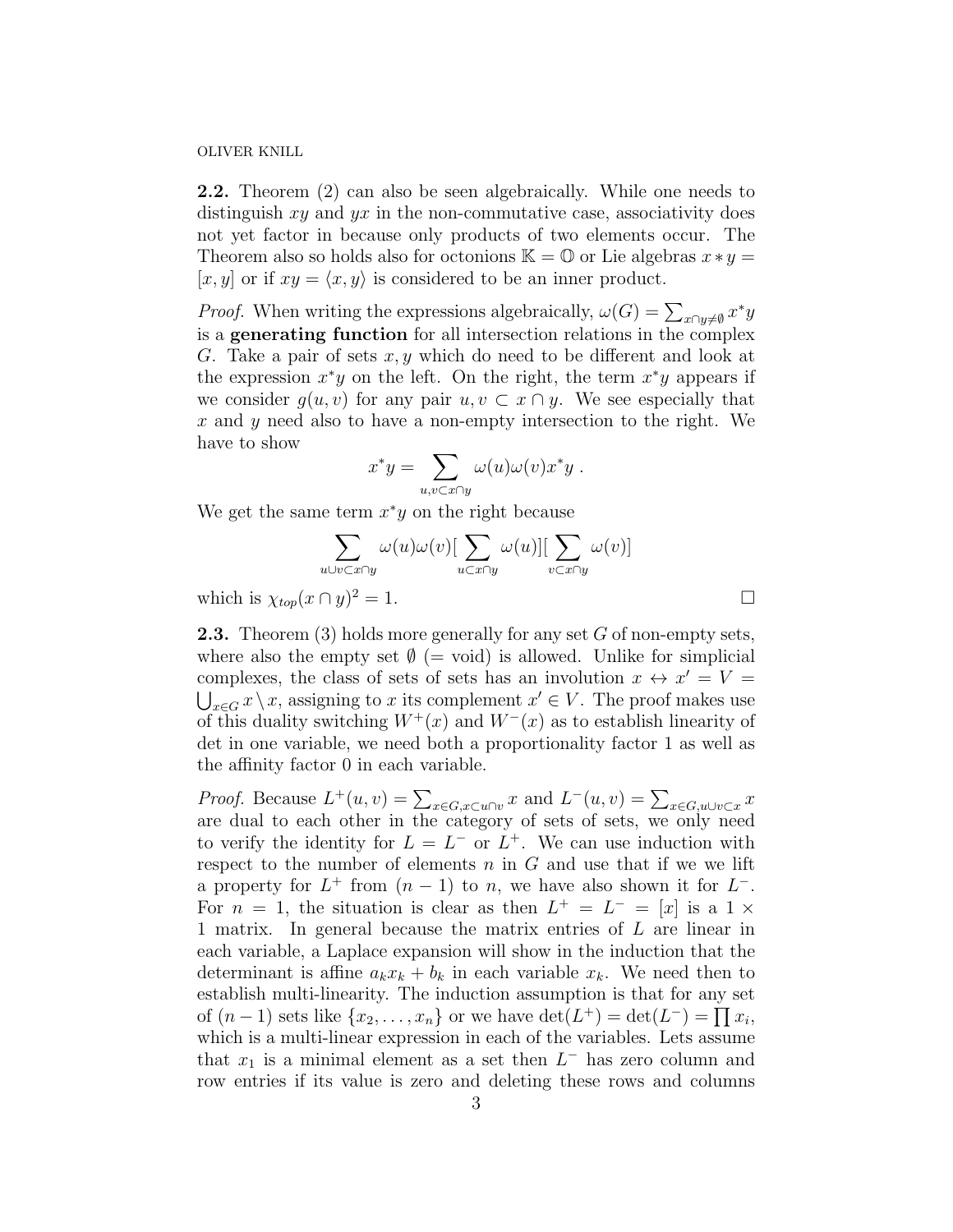produces the connection matrix  $L^+$  of a set of sets without the  $x_1$  set in which some entries are changed. Still as a row is zero, the expression  $\det(L^+(x_1))$  is linear  $ax_1$  in  $x_1$  for some a and not affine  $ax_1 + b$ . To fix the proportionality factor a we use duality and look at  $x_1$  in  $L^+(x)$ which corresponds to take a maximal element  $x_n$  in  $L^-(x)$  which means that it is a minimal element in the dual picture. Given  $G$  with  $n$ elements, and  $x = x_n$  is maximal, we look at  $\det(L^-(x))$ . In that matrix  $L^{-}$ , only the corner entry  $L^{-}_{n,n}$  contains a linear expression in x and x does not appear anywhere else. A Laplace expansion shows then that the determinant is of the form  $x\det(A) + b$ , where A is the  $n-1 \times n-1$  matrix in which the last column and row is deleted and b is some constant. Together, these two insights show adding a new set, the determinant is a linear function in the energy  $h(x)$  of that set so that  $\det(L) = \prod_{i=1}^n x_i$ .

**2.4.** To see Theorem (4), we order G so that if  $|x| < |y|$ , then the set  $x$  comes before  $y$  in the listing of  $G$ . Also this theorem needs the simplicial complex assumption for G.

*Proof.* With the elements in  $G$  ordered according to dimension, the matrix  $g^*L$  is (i) upper triangular, (ii) contains terms  $|x|^2 = x^*x$  in the diagonal and (iii) contains only sums of terms of the form  $|y|^2 - |z|^2$ in the upper triangular part. If all  $|x|^2 = 1$ , these three properties (i),(ii),(iii) then show that  $g^*L$  is the identity matrix. Now to the proof of the three statements: the product  $(g^*L)(x, y) = \sum_{z \in G} g^*(x, z)L(z, y)$ with  $g^*(x, z) = \sum_{u, x \cup z \subset u} \omega(x) \omega(z) u^*$  and  $L(z, y) = \sum_{v, v \subset z \cap y} v$  is

$$
\sum_{z} \omega(z) g^*(x, z) L(z, y) = \sum_{z} \sum_{u, v, x \cup z \subset u, v \subset z \cap y} \omega(x) \omega(z) u^* v
$$

which is 0 if  $y \subset x$  and equal to  $x^*y = x^*x = |x|^2 = 1$  if  $x = y$  and which is a sum of terms  $\sum_{z} \sum_{x \subset z \subset y} \omega(x) \omega(z) |z|^2 = 0$  if  $x \subset y$ . The last follows from  $\sum_{x\subset z\subset y}\omega(z)=0$  rephrasing that the reduced Euler characteristic  $1 - \chi_{top}(X)$  of a simplex  $X \subset G$  is zero.  $\Box$ 

2.5. Let us formulate the last step as a lemma

**Lemma 1.** If X is a complete complex with n elements and  $Y \subset X$  is a complete sub-complex with  $0 < m < n$  elements, then the number of odd and even dimensional simplices in  $X$  containing  $Y$  are the same.

*Proof.* Assume X is the complex generated by its largest element  $x$ and Y is the complex generated by its largest element  $y$ . Define a map  $\phi : z \to z \ y$  and build the set of sets  $\phi(X) = {\phi(z), z \in \mathbb{R}^2}$  $X$ . It is an extended complete simplicial complex containing also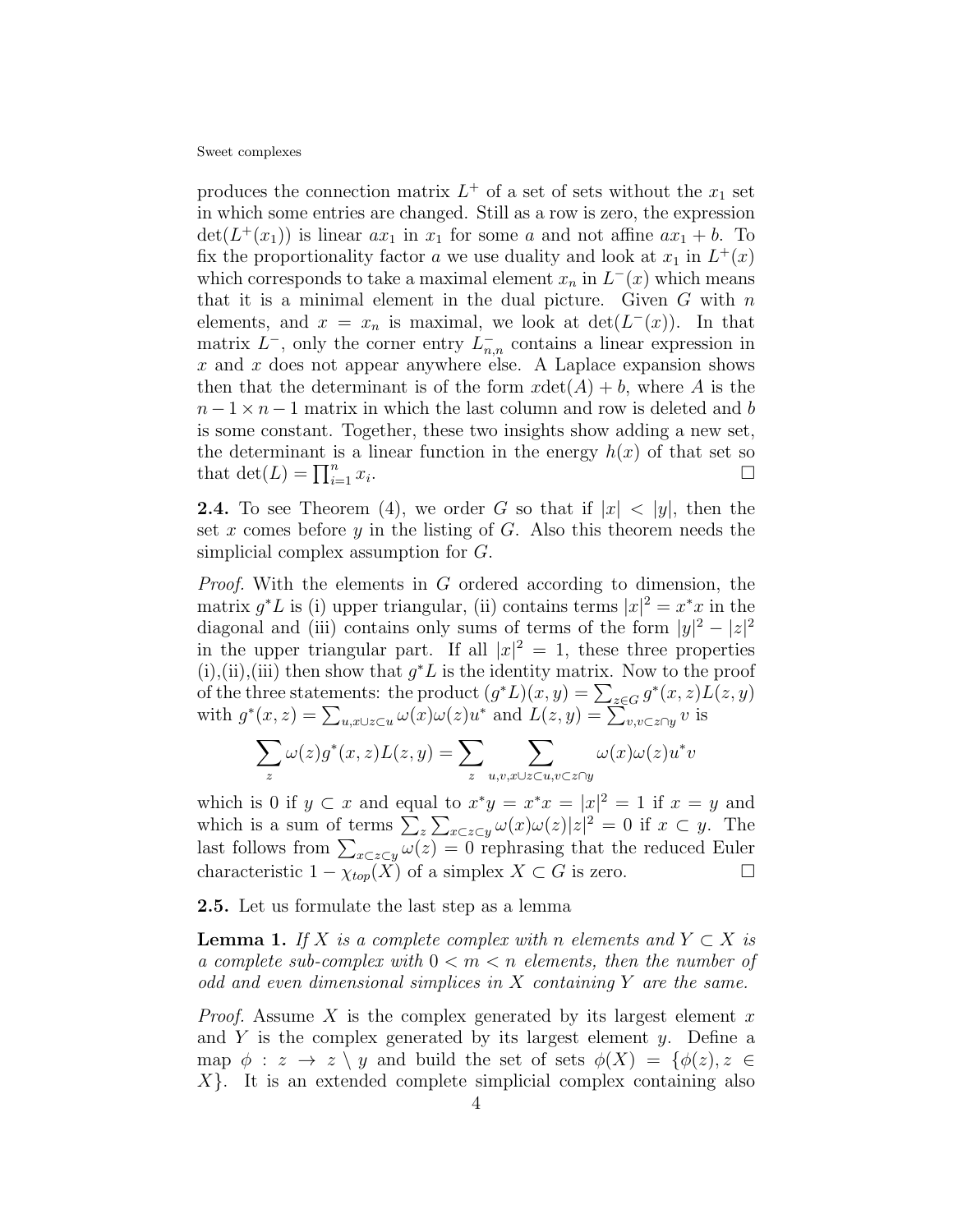the void  $\emptyset$ , a set of dimension  $-1$  satisfies  $\omega(\emptyset) = (-1)$ . The f-vector  $(f_{-1}, f_0, f_1, \ldots, f_{n-m-1})$  has the Binomial coefficients  $f_k = B(n-m, k+m)$ 1) as components. Because  $f(t) = \sum_{k=0}^{n-m} f_{k-1}t^k = (1+t)^{n-m}$  satisfies  $f(-1) = 0$  for  $n > m$ , the number of odd and even dimensional simplices are the same.  $\Box$ 

**2.6.** For  $m = 0$ , there is one more even dimensional simplex and odd dimensional and  $\sum_{y\subset x}\omega(x)=1$  for  $m=n$ , there is only the simplex x and  $\sum_{x\in y\subset x}\omega(x)=\omega(x)$ . For X is the complex generated by x which is  $X = \{x = \{1, 2, 3\}, \{1, 2\}, \{1, 3\}, \{2, 3\}, \{1\}, \{2\}, \{3\}\}\$ and  $Y = \{\{y =$  $\{1,2\}\}\$  then  $\{\{1,2\},\{1,2,3\}\}\$ is the set of sets in x containing y. It contains one even and one odd dimensional simplex. If  $Y = \{y =$  $\{1\}$ , then  $\{\{1\}, \{1, 2\}, \{1, 3\}, \{1, 2, 3\}\}\$  contains two even and two odd dimensional simplices.

### 3. Remarks

**3.1.** Theorem (3) justifies to see  $g(x, y)$  as Green function entries or potential energy values between x and y. The notation  $N(g(x, y))$ for arithmetic norm or the real amplitudes is commonly used if the ring  $K$  is a number field or ring of integers in a number field like  $N(a+ib) = a^2 + b^2$  in  $\mathbb{K} = \mathbb{Z}[i]$ . In the case if  $\mathbb{K}$  is a  $C^*$  algebra, then  $N(x) = |h(x)|^2$  is the square of the norm of the operator  $h(x)$  which is the spectral radius of the self-adjoint operator  $x^*x$ .

**3.2.** If  $\sum_{x \in G} L(x, x)$  denotes the **trace** of L then

$$
str(L) = \sum_{x \in G} \omega(x) L(x, x)
$$

is called the super trace. With the checkerboard matrix  $S(x, y) =$  $\omega(x)\omega(y)$  one can write  $str(L) = tr(SL)$ . Our first proof of Theorem (1) used the following identity in Corollary (2) which had been a key when proving the energy theorem in the topological case without the Green-Star formula. It actually identified with the Green function entries  $K(x) = \omega(x)g(x, x)$  as curvature which add up by Gauss-Bonnet to Euler characteristic. Theorem (3) then identifies this curvature  $K(x)$  as the **potential** which all the simplices (including x) induce on x. When  $h(x) = \omega(x)$  we have seen  $\omega(x)g(x, x) = 1 - S(x)$  as the reduced Euler characteristic of the unit sphere  $S(x)$  in the Barycentric refinement graph of  $x$ . Even so this curvature or potential energy is an element in the ring  $K$ , Theorem  $(1)$  can be interpreted therefore as a **Gauss-**Bonnet formula

Corollary 1. 
$$
\chi(G) = \sum_{x \in G} K(x) = \text{tr}(Sg) = \text{str}(g)
$$
.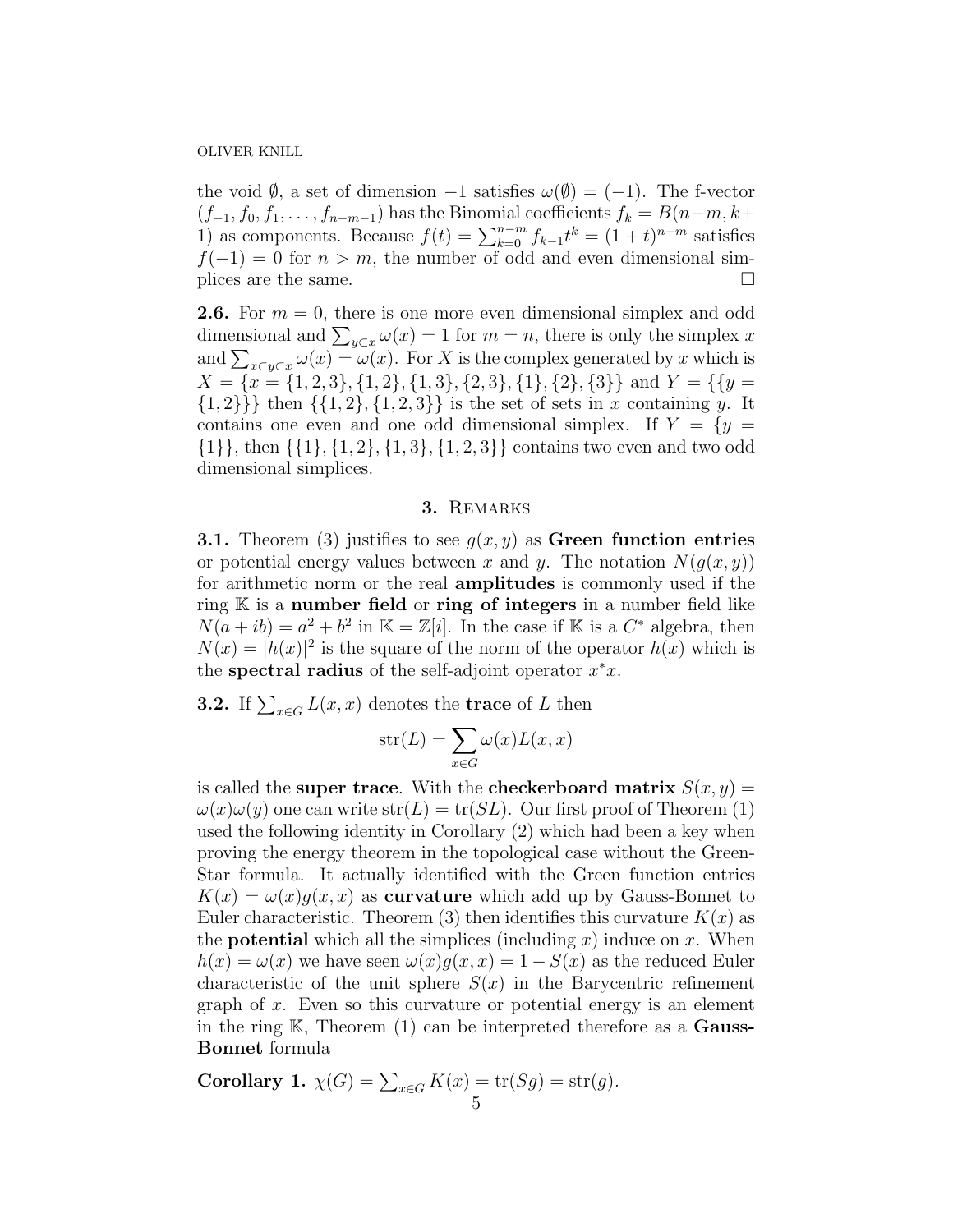Proof. We have

$$
g(u,v) = \sum_{x \in G, u \cup v \subset x} \omega(u)\omega(v)x,
$$

so that

$$
str(g) = \sum_{u} \omega(u)g(u, u) = \sum_{u} \omega(u) \sum_{x \in G, u \subset x} x
$$

Comparing the coefficient of the expression x in  $\chi(G) = \sum_{x \in G} x$  with the expression x appearing in  $str(g) = \left[\sum_{u \subset x} \omega(u)\right]$  gives a match because the topological Euler characteristic of a simplex  $x \in G$  is 1.  $\Box$ 

3.3. Corollary 2 can be seen as a connection analogue of the discrete McKean Singer formula  $\chi(G) = \text{str}(e^{-Ht})$  [9, 3] for the **Hodge Lapla**cian  $H = (d + d^*)^2 = D^2$ , where d are the incidence matrices of the simplicial complex. The self-adjoint Dirac operator  $D$  and its square  $D^2 = H$  act on the same Hilbert space than the matrices L, g and produces a symmetry of the non-zero spectrum of even and odd dimensional forms. The dimension of the kernel of the blocks of  $H = D<sup>2</sup>$ are the Betti numbers. We should see  $L$  as the **connection analog** of D and  $L^*L$  as the analogue of H. We do not have kernels of L and no Hodge theory for L. There are some relations although. The matrix  $(L+g)^*(L+g) = L^*L + g^*g + 2$  and for one-dimensional complexes,  $L + q$  is the sign-less Hodge Laplacian.

Corollary 2.  $\omega(G) = \text{tr}(Sg^*Sg)$ 

Proof. Define

$$
A(x,y) = (Sg^*S)(x,y) = \omega(x)\omega(y)g^*(x,y)
$$

so that we can see this as a Hilbert-Schmidt inner product

$$
\operatorname{tr}(Sg^*Sg) = \operatorname{tr}(Ag) = \sum_{x,y} A(x,y)g(x,y) = \sum_{x,y} \omega(x)\omega(y)|g(x,y)|^2.
$$

Now use Theorem  $(2)$ .

**3.4.** We still have a relation for the **cubic Wu characteristic**  $\omega_3(G)$  =  $\sum_{x,y,z\in G} h(x)^*h(y)h(z)$ , where the sum is over all triples which pairwise interact. We have  $\omega_3(G) = \text{tr}((Sg)^3)$  but this then starts to fail for  $tr((Sg)^4)$ . We still need to investigate more these higher Wu characteristic  $\omega_n(x)$  for  $n \geq 3$ . While for  $\omega$  we look only at pair interactions, for  $\omega_3$  we look at three point interactions Because the Green function entries  $g(x, y)$  can be through of as the interaction energy between x and y, it is likely that some "tensor quantity" like  $L^+(x, y, z) =$  $\chi(W^+(x) \cap W^+(y)) + \chi(W^+(x) \cap W^+(z)) + \chi(W^+(y) \cap W^+(z))$  will capture the three point interaction of the three simplices  $x, y, z$  better.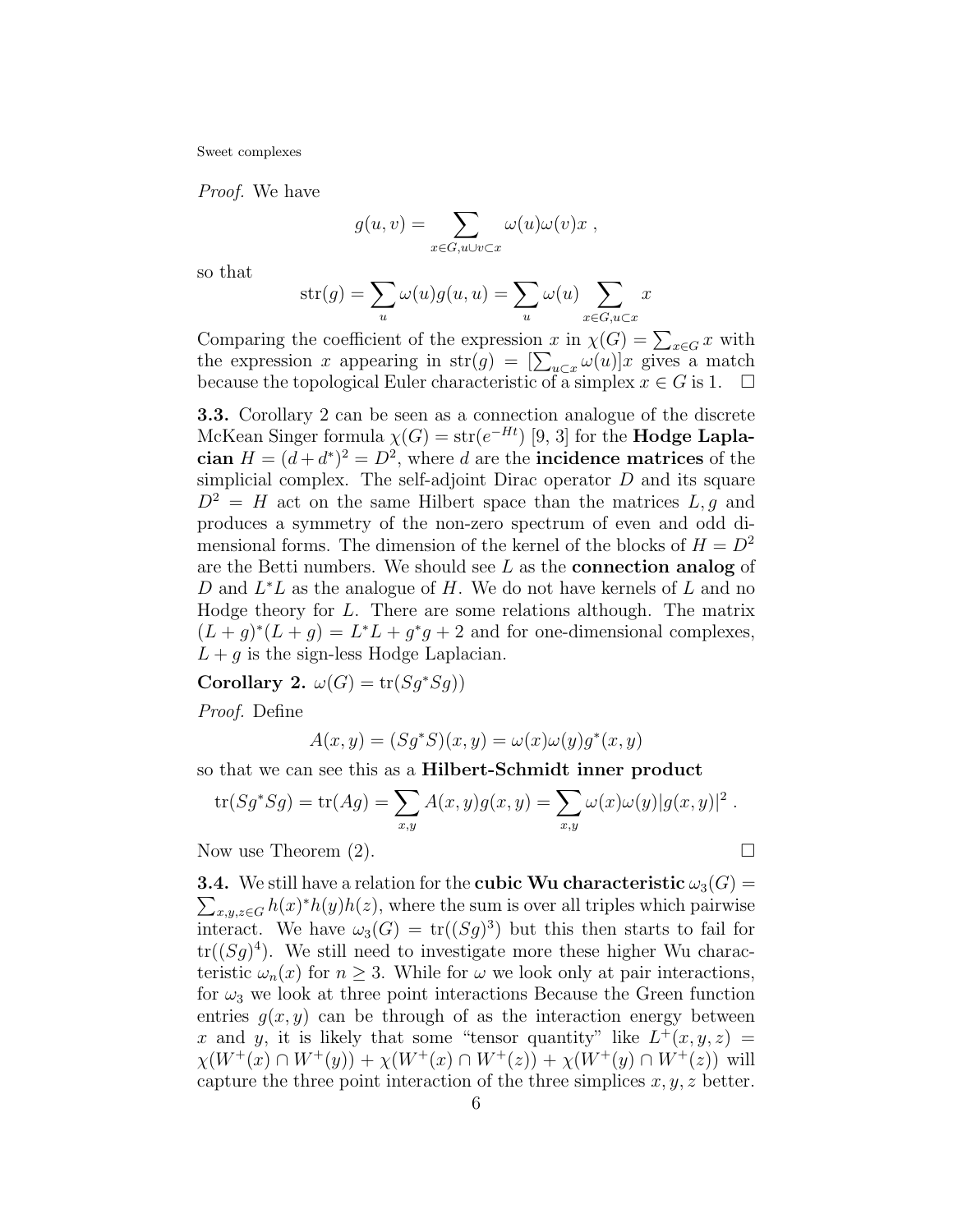**3.5.** If h takes values in a real or complex Hilbert space  $H$ , one could replace the pairing  $h(x)^*h(y) \in \mathbb{K}$  with some **inner product**  $h(x)^*$ .  $h(y) = \langle h(x), h(y) \rangle \in \mathbb{C}$ . If h takes values in unit spheres of a Hilbert space, one gets then close to an Ising or a Heisenberg type model (i.e. [10]). By the classification of real division algebras, this is natural for  $\mathbb R$  (Ising),  $\mathbb C$  (2D Heisenberg) and  $\mathbb H$  (3D Heisenberg). Also the octonion case O or any linear space with Hilbert space works. For noncommutative cases like  $\mathbb{H}, \mathbb{O}$ , the determinant becomes the Dieudonné determinant which in the non-commutative division algebra case happens to agree with the **Study determinant** and in our case  $\prod_{x} |h(x)|$ . If we do not insist on working with determinants, we can have  $h(x)$  take values in the unit sphere of any Hilbert space and still have  $g^*L = 1$ . With the dot product as "multiplication", the right hand side 1 in  $g^*L = 1$  does then have real entries 1 and operator 1 entries like the matrices  $g$  and  $L$ .

**3.6.** If  $A, B \subset G$  are any subsets with k elements, we can look at minors det( $g_{A,B}$ ) which are matrix entries of the exterior product  $g \wedge$  $g \cdots \wedge g$ . The Fredholm energy  $\det(1+g^*g)$  is a sum over all possible amplitudes  $|\text{det}(g_{A,B})|^2$ , where  $A, B \subset G$  have the same cardinality. This is a generalized Cauchy-Binet formula [4]

$$
\det(1 + F^T G) = \sum_P \det(F_P) \det(G_P)
$$

which holds for all  $n \times m$  matrices F, G and also extends to Dieudonné determinants. We can think of a subset  $A \subset G$  with  $|A| = k$  as a k-**particle state** and  $\chi(A)$  as a sort of momentum and  $\omega(A)$  as a sort of kinetic energy. For two  $A, B$  of cardinality k, the minor  $g(A, B) = \det(g_{A,B})$  is a matrix entry of  $\wedge_{j=1}^k g$ . The Cauchy-Binet relation  $g^2(A, B) = \sum_C g(A, C)g(C, B)$  and more generally the n'th matrix power  $g^n(A, B)$  sums over all paths

$$
g(A, C_1)g(C_1, C_2)...g(C_{n-1}, B)
$$
.

We mention this to illustrate that there is a multi-particle inter**pretation** of the set-up. The determinant  $\det(L)$  is then an *n*-particle quantity. The additive energy  $\chi(G)$  the quadratic energy  $\omega(G)$  and the Fredholm energy  $\sum_j 1 + |\lambda_j|^2$  are now all natural notions.

3.7. Unrelated to the intersection calculus described in Theorems (1) to  $(4)$  is an incidence calculus defined by incidence matrices d defining an exterior derivative satisfying  $d^2 = 0$ . The Dirac matrix  $D = d + d^*$  and the Hodge Laplacian  $H = (d + d^*)^2$  are like L, g finite matrices of the same size  $n \times n$  than L or g. When doing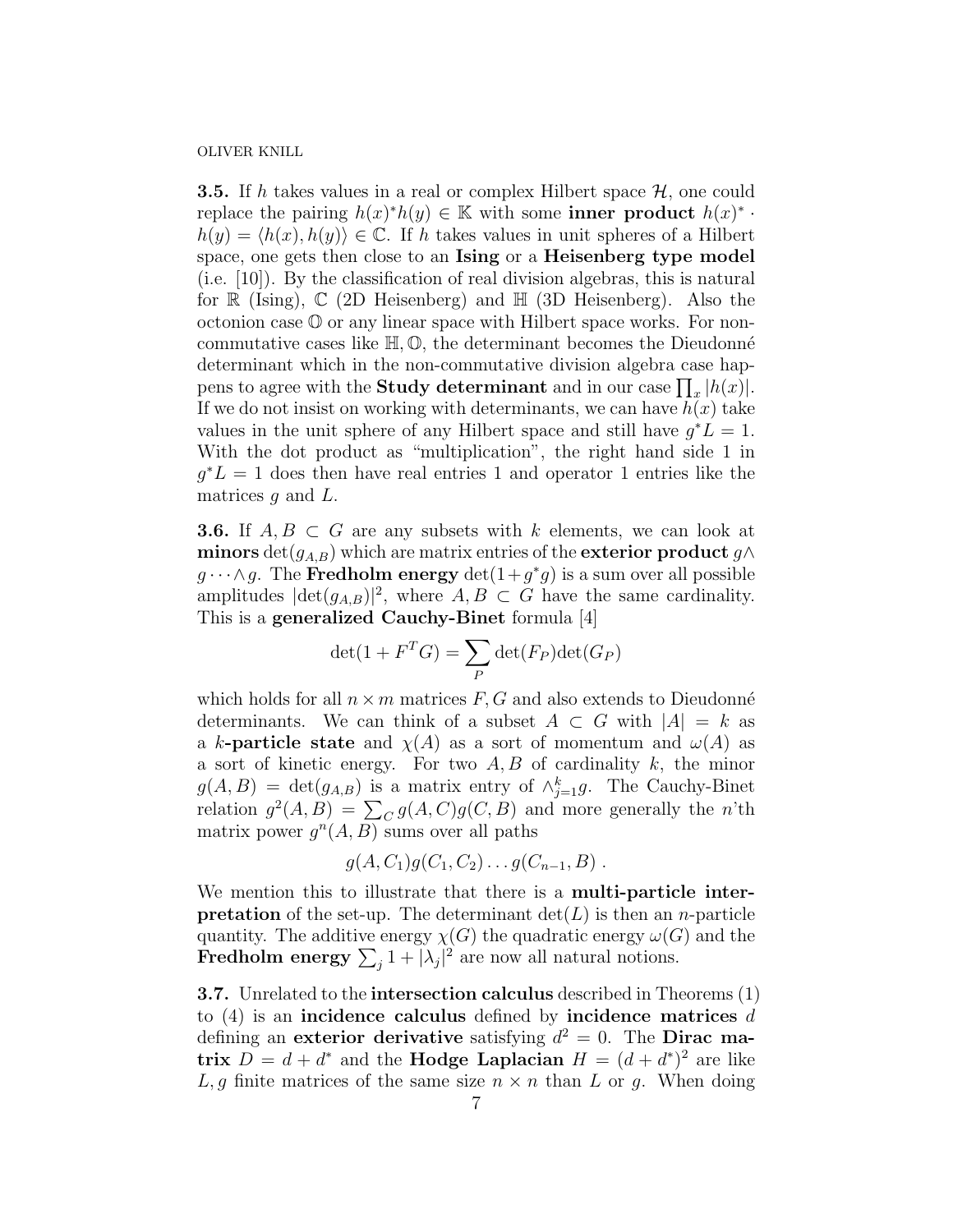a Lax deformation of  $D$ , we deform the exterior algebra the matrix entries of  $d$  become then ring valued. The Hodge matrix  $H$  is block diagonal with blocks  $H_i$  for which  $\dim(\ker(H_i)) = b_i$  are still **Betti numbers** defining the Poincaré polynomial  $p(t) = \sum_{j=0} b_j t^j$ . This information uses the topological  $h(x) = \omega(x)$  and by Euler-Poincaré, the topological Euler characteristic  $\chi(G) = \sum_x \omega(x)$  is the Poincaré polynomial evaluated at  $t = -1$ . For Wu characteristic, there is also a quadratic incidence calculus by defining the exterior derivative  $dF(x, y) = F(dx, y) - F(x, dy)$  leading to Betti numbers and a **Wu-Poincaré polynomial**  $q(t)$ , where  $q(-1)$  is the Wu characteristic  $\omega(G) = \sum_{x \sim y} \omega(x) \omega(y)$ . Also the **Wu-Poincaré map**  $q : \mathcal{G} \to \mathbb{Z}[t]$  is a ring homomorphism. Unlike simplicial cohomology associated with  $\chi(G)$ , the **quadratic incidence cohomology** associated with  $\omega(G)$  is not a homotopy invariant. But it can distinguish the cylinder from the Möbius strip. Also here, the Dirac operator can be deformed in a  $\mathbb{K}$ valued frame work (for associative  $K$ ) without changing the quadratic cohomology.

**3.8.** For subset  $A \subset G$ , the sum  $\omega(A) = \sum_{x,y \in A} h(x)h(y)$  does in general not relate to the Green function entries  $g(x, y)$ , where  $g(x, y)$  is the Green function of the entire complex G. This also was the case for  $\chi(A) = \sum_{x \in A} h(x)$  which is in general not the sum over all green function entries of  $G$ , nor of  $A$  (as the energy theorem requires that A is a simplicial complex). For sub-complexes  $A \subset G$  we can take the Green functions of the sub-complex and ignore the outside  $G \setminus A$ . With  $\overline{A} = \bigcup_{x \in A} W^+(x)$  as some sort of closure, we tried to see whether  $\chi(\overline{A})$  agrees with  $\sum_{x,y\in A} g_A(x,y)$  or  $\omega(\overline{A}) = \sum_{x,y\in A} |g_A(x,y)|^2 \omega(x)\omega(y)$ but this also does not seem to work. The quantities  $\omega(A)$  depends on how A is embedded in G. There are interaction energies between A and places outside A if A is not a simplicial complex itself. The boundary is crucial. We know that for a discrete manifold G without boundary in the topological case  $\omega(G) = \chi(G)$  and for a discrete manifold G with boundary  $\delta G$  one has  $\omega(G) = \chi(G) \setminus \chi(\delta G)$ . This implies that  $\omega(B) = (-1)^d$  for a closed ball B of dimension d and so  $\omega(x) = \omega(X) = (-1)^{\dim(x)}$  if X is the complete simplicial complex generated by a simplex  $x$ . This is the reason why we denoted the Wu characteristic with  $\omega$ .

**3.9.** If h takes values in  $\{-1, 1\}$ , then L, g are inverses of each other by Theorem (4) are **real integral quadratic** forms for which the number of negative eigenvalues agree with the number of negative h values. This follows from the relation  $\det(L) = \det(g) = \prod_{x \in G} h(x)$  holding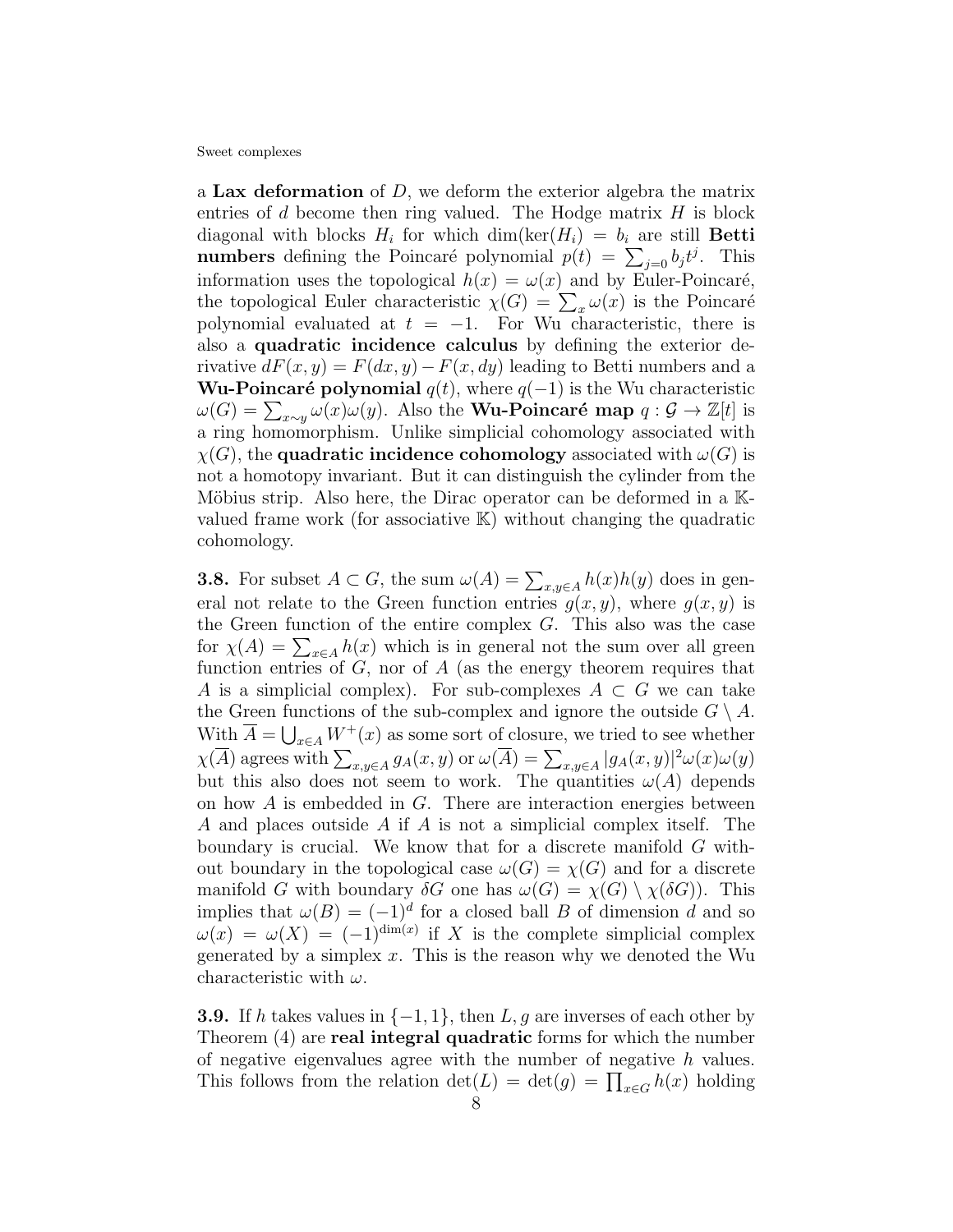for all  $\mathbb{C}\text{-valued } h$  and which when comparing arguments shows that  $\sum_j \arg(\lambda_j) = \sum_{x \in G} \arg(h(x))$ . More generally:

**Corollary 3.** If  $\mathbb{K} = \mathbb{R}$  and  $h(x) \neq 0$  for all x, then the number of elements in G with  $h(x) > 0$  agrees with the number of positive eigenvalues of L or g.

**3.10.** In the constant case  $h(x) = 1$ , the matrices L, g are integral positive definite quadratic forms  $L, g$  which are inverses of each other  $L^{-1} = g$  and which have a **symplectic property** in that they are iso-spectral [6]. The reason for the association is that symplectic matrices have the property that the inverse of a matrix has the same eigenvalues than the matrix itself. It is known by a theorem of **Kirby** that if n is even and a  $n \times n$  matrix has this spectral symmetry of  $\sigma(L) = \sigma(L^{-1})$ , then L is conjugated to a symplectic matrix A (meaning  $A^TJA = J$  with the standard symplectic matrix J satisfying  $J^2 = -1$  and  $J^T = J^{-1} = -J$ . The spectral property follows from the definition  $A^{-1} = J^T A^T J$ .) In general, since  $L, g = L^{-1}$  are self-adjoint, it follows from the spectral theorem that there is an orthogonal  $U$  such that  $L^{-1} = U^T L U$ . In the symplectic case, the unitary matrix is  $U = J$ . Kirbi's observation is just that that if  $n$  is even, there is a coordinate system in which  $U = J$  and that if n is odd we have an eigenvalue 1, there is a coordinate system in which the unitary  $U$  decomposes into a  $(n-1) \times (n-1)$  symplectic block J and a  $1 \times 1$  block 1.

**3.11.** Still in the case  $h(x) = 1$ , the spectral Zeta function of L  $\zeta(s) = \sum_{j=1}^n \lambda_j^{-s}$  $j<sup>s</sup>$  is an entire function in s satisfying the functional equation  $\zeta(a + ib) = \zeta(-a + ib)$ . The reason is that there is not only the symmetry  $\zeta(z) = \zeta(-z)$  but also the symmetry  $\zeta(z) = \zeta(z^*),$ where  $z^*$  is the complex coordinate. The same functional equation  $\zeta(a+ib) = \zeta(-a+ib)$  for the zeta function holds if  $h(x) = \omega(x)$  and if  $G$  is one-dimensional. In general, if  $h$  is complex valued, the zeta function needs to be defined properly as it is not clear which branch of the logarithm to use for each  $\lambda$ . It should then be considered for the matrix  $L^*L = |L|^2$  or its inverse  $g^*g = |g|^2$  which are positive definite self-adjoint matrices and so have real eigenvalues.

**3.12.** If  $h: G \to \mathbb{K}$  takes values in the units of a ring of integers  $\mathcal{O}$ in a number field K, then  $g^*g$  is a positive definite integer quadratic form over  $\mathcal{O}$  and  $L^*L$  is the inverse of  $g^*g$ . They are both positive definite  $\mathcal{O}\text{-}$ valued quadratic forms. We could also take the iso-spectral  $gg^*$  rather than  $g^*g$  but selfadjoint cases like  $g + g^*$  or  $(L + g)^*(L + g)$ do not have an inverse in general. For  $\mathbb{K} = \mathbb{C}$ , and  $h(x) \neq 0$ , we get positive definite Hermitian forms  $g^*g$  and  $L^*L$ . There is a unique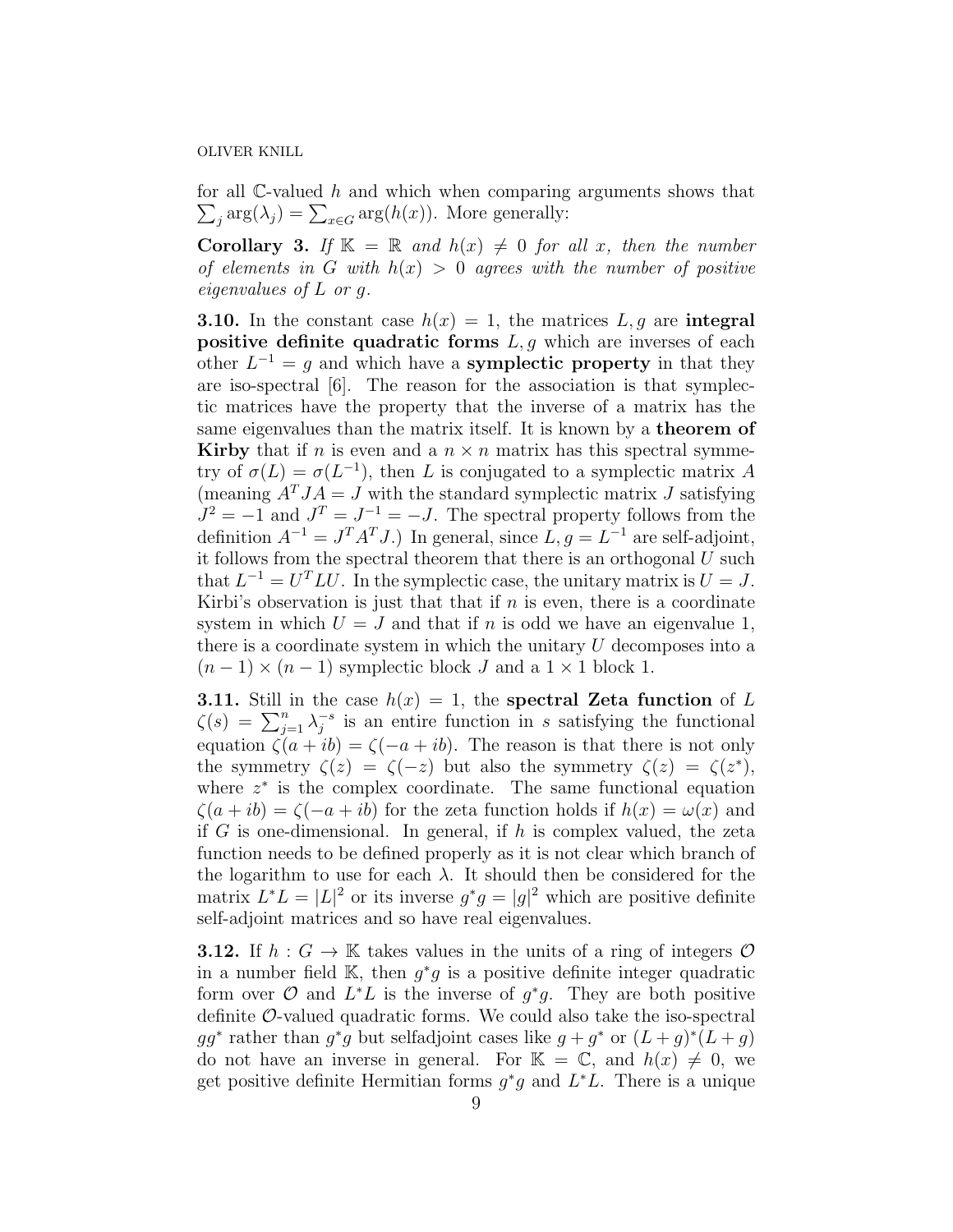Hermitian matrix A such that  $e^{-A} = g^*g$  and  $e^A = L^*L$ . One can get them by finding the unitary matrix U with diagonal  $U^*(g^*g)U = D$ and  $U^*(L^*L)U = D^{-1}$  then defining  $A = U \log(D)U^*$ . Now we can define for  $t \in \mathbb{C}$  the one-parameter group  $e^{At}$  of operators which for  $t = 1$  gives  $L^*L$  and for  $t = -1$  gives  $g^*g$ .

**3.13.** If  $\lambda_j$  are the eigenvalues of  $A = g^*$  $\sum$ **13.** If  $\lambda_j$  are the eigenvalues of  $A = g^*g$ , the zeta function  $\zeta(s) =$ <br> $\sum_{j=1}^n \lambda_j^{-s}$  which can be rewritten as  $\text{tr}(g^*g)^s) = \text{tr}(L^*L)^{-s}$ ). It makes sense for all  $s \in \mathbb{C}$ . The **Schrödinger equation**  $iu' = -Au$  has the solution  $u(t) = U(t)u(0) = e^{-iAt}u(0) = (g^*g)^{it}u(0)$  so that  $tr(U(t)) =$  $\zeta(it)$ . The zeta function is therefore both interesting for the random reversible walk  $(L^*L)^n$  (when taking integer n) and for the unitary Schrödinger flow  $(g^*g)^{it}$ . We need only that  $h(x)$  takes values in some unitary group of an operator algebra, so that Theorem 4 applies. We have now an action of the complex plane  $\mathbb C$  which leads to a trace interpretation of the zeta function:

**Corollary 4.** For  $H = L^*L = e^A$  the flow  $H^s$  is defined for all complex  $s \in \mathbb{C}$  and  $\zeta(s) = \text{tr}(H^s)$ .

With classical Laplacians this is not possible. The zeta function of the circle is related to the quantum harmonic oscillator and is the Riemann zeta function. The trace of the evolution in negative time only exists by analytic continuation and one has to disregard the zero energy. For classical Laplacians  $\Delta$  on functions or Hodge Laplacians  $(d + d^*)^2$  on forms, the heat flow can not be evolved backwards due to the existence of harmonic forms leading non-invertibility. Also discrete random walks defined by stochastic matrices not be reversed as there are always zero eigenvalues.

**3.14.** We could also define a **non-linear Schrödinger flow** as follows. Let  $h(t) = u(t)$  define  $L(t)$ , then look at the differential equation  $u'(t) =$  $iH(t)u(t)$  in which the energy operator  $H(t) = L(t)L(t)^*$  is defined by the wave  $u(t)$ . A discrete version is to start with  $u(0)$ , then define  $u(1) = L_0^* L_0 u(0)$  then  $u(2) = L_1^* L_1 u(1)$ , where always  $L_k$  are defined by the functions  $u(k): G \to \mathbb{K}$ . This flow still defines a zeta function  $\zeta(s) = \text{tr}(H^{-s})$  but now the eigenvalues  $\lambda_k(t)$  move with time and we might have to analytically continue to define  $\zeta(s)$ . We have not yet explored that. The possibility to attach operators  $L$  to a wave  $h: G \to \mathbb{C}$  and then let these operators L act on the wave is an interesting case, where fields  $h$  become **quantized** in the sense that we attach an operator to a field and let this operator propagate the field. This is an ingredient of quantum field theories. Only that in this combinatorial settings, it only in involves combinatorics and linear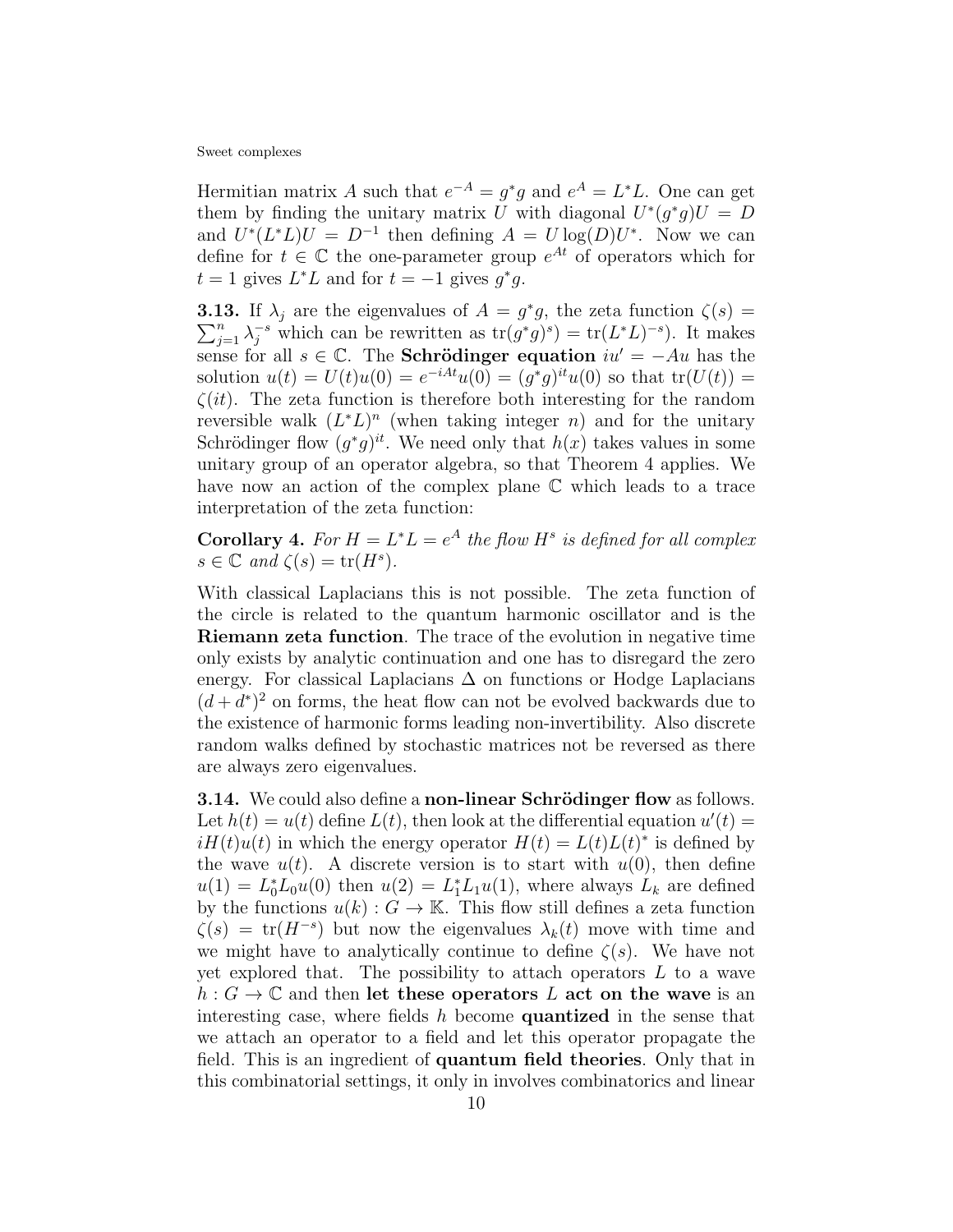algebra, leading to non-linear ordinary differential equations. Because the dynamics does not change the norm of the operators or fields, there is a globally defined dynamics. We still need to investigate this flow and study its long term properties depending on the geometry G.

3.15. We will elaborate elsewhere more on the arithmetic of complexes G as the current work is heavily motivated by that. Complexes generate a natural ring  $\mathcal R$  in which the addition is the disjoint union and the multiplication is the Cartesian product. There is a natural norm on this Abelian ring  $\mathcal R$  given in terms of the **clique number**  $c(G)$  of the graph complement of the connection graph of G then defining  $|G| =$  $\min_{G=A-B}|c(A) + c(B)|$  in the group completion of the monoid given by disjoint union. This works as  $c(A + B) = c(A) + c(B), c(A \times B) =$  $c(A)c(B)$  for simplicial complexes. This defines a norm satisfying the Banach algebra property  $|G_1 \times G_2| \leq |G_1||G_2|$  so that we can complete the ring to a commutative Banach algebra and with a conjugation even to a  $C^*$ -algebra  $K$  extending the Banach algebra of complex numbers C we know for our usual arithmetic constructs. Actually, the complex plane is a sub algebra generated by 0-dimensional complexes, leading to a complex scaling multiplication  $G \to \lambda G$  for complex  $\lambda$ . So, the base space G is in  $\mathbb K$  but also the target ring  $\mathbb K$  can be that space. Now take  $\mathbb{K} = \mathcal{K}$ . For example, we can look at  $h(x) = X$ , where  $X$  is the complex generated by the set  $x$ . This function defines  $\chi: \mathcal{K} \to \mathcal{K}$  given by  $\chi(X) = \sum_{x \in X} h(x)$ . The spectral properties of L and  $g$  are such that the spectra are the union of spectra under addition and the product of the spectra under multiplication. This shows that for every fixed complex number s, the value  $G \to \zeta_G(s)$  is a character and so an element in the Gelfand spectrum of the ring K which by the Gelfand isomorphism is  $C(K)$  for some compact topological space K (it is compact because K is unital). The zeta map  $s \to \zeta_G(s)/n(G) \in K$ , where  $n(G) = \zeta_G(0) = \text{tr}(L(G))^0$  is for connected finitely generated simplices the number of elements in  $G$ , which extends to a character in  $K$ , now embeds the complex line in the compact space K. We don't know whether this zeta curve is dense in the Gelfand spectrum K. We can for example ask whether  $n : \mathcal{K} \to \mathbb{C}$  defined by extending cardinality to G or Euler characteristic  $\chi_{top} : \mathcal{K} \to \mathbb{C}$  which are known to be a characters correspond to points in the spectrum  $K$  of  $K$ , can be approximated by a zeta curve. This is related to the open question whether we can read off the topological Euler characteristic  $\chi(G)$  from the spectrum of a natural connection Laplacian  $L$  like in the topological case when  $h(x) = \omega(x) \in \{-1, 1\}.$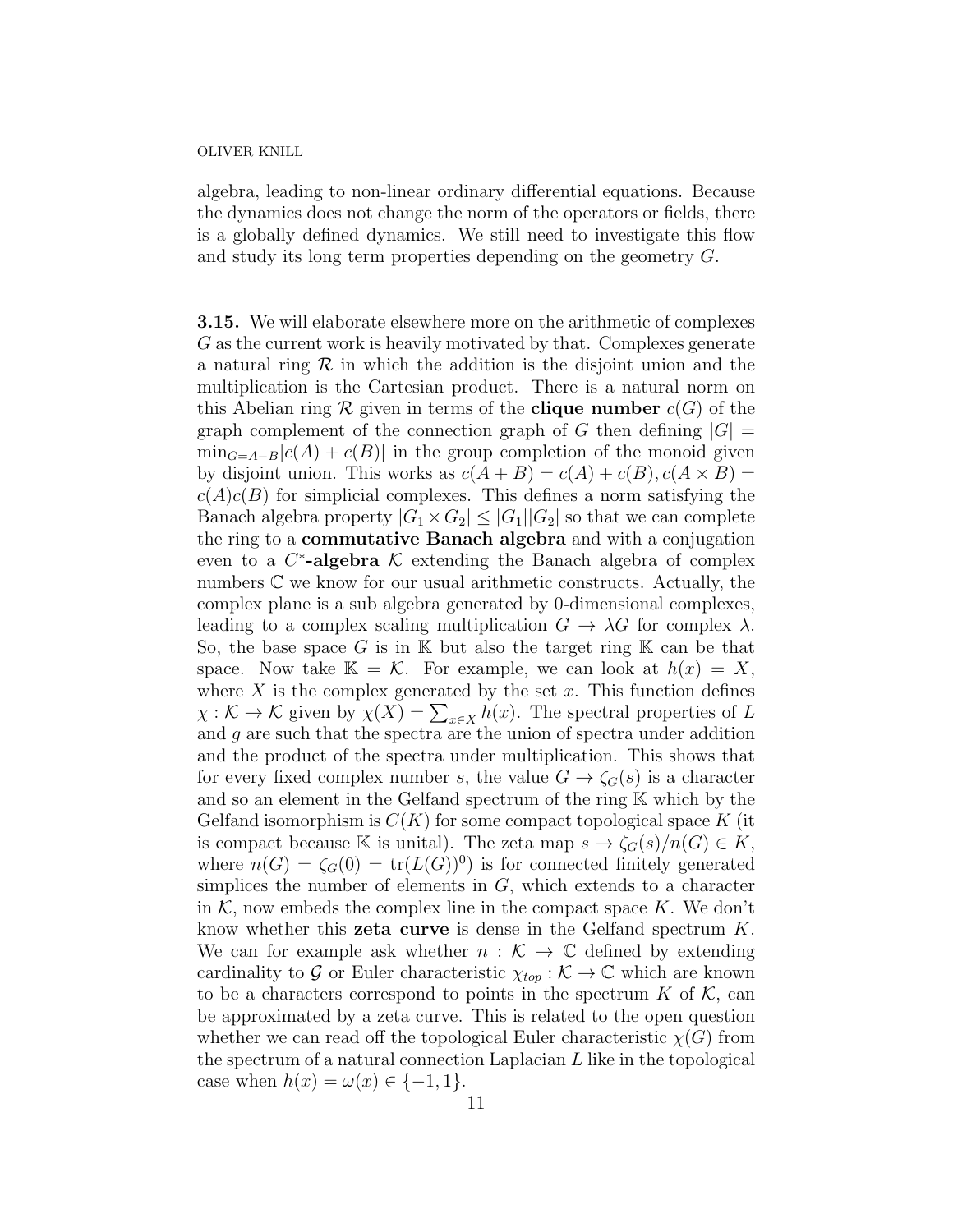# 4. Examples

4.1. Lets take the example, where  $K$  is the free algebra generated by the variables  $x_1, x_2, \ldots, x_n$  augmented by conjugated entries  $x_k^*$  defining  $|x_k|^2 = x_k^* x_k$  in an enumeration of  $V = \bigcup_{x \in G} x = \{x_1, x_2, \ldots, x_n\}$ . For  $G = K_2 = \{\{1\}, \{2\}, \{1, 2\}\} = \{x_1, x_2, x_3\}$  we have  $\chi(G) = x_1 + x_2 + x_3$ and  $\omega(G) = x_1^*x_1 + x_2^*x_2 + x_3^*x_3 + x_1^*x_3 + x_3^*x_1 + x_2^*x_3 + x_3^*x_2$ . The matrices

$$
L = \begin{bmatrix} x_1 & 0 & x_1 \\ 0 & x_2 & x_2 \\ x_1 & x_2 & x_1 + x_2 + x_3 \end{bmatrix}, g = \begin{bmatrix} x_1 + x_3 & x_3 & -x_3 \\ x_3 & x_2 + x_3 & -x_3 \\ -x_3 & -x_3 & x_3 \end{bmatrix}
$$

multiply to

$$
g^*L = \begin{bmatrix} |x_1|^2 & 0 & |x_1|^2 - |x_3|^2 \\ 0 & |x_2|^2 & |x_2|^2 - |x_3|^2 \\ 0 & 0 & |x_3|^2 \end{bmatrix}.
$$

**4.2.** For the next example  $G = \{\{1\}, \{2\}, \{3\}, \{1, 2\}, \{1, 3\}, \{2, 3\}\}\$ lets use variables  $G = \{x, y, z, a, b, c\}$ . Now,

$$
L = \begin{bmatrix} x & 0 & 0 & x & x & 0 \\ 0 & y & 0 & y & 0 & y \\ 0 & 0 & z & 0 & z & z \\ x & y & 0 & a+x+y & x & y \\ x & 0 & z & x & b+x+z & z \\ 0 & y & z & y & z & c+y+z \end{bmatrix}.
$$

,

.

$$
g = \begin{bmatrix} a+b+x & a & b & -a & -b & 0 \\ a & a+c+y & c & -a & 0 & -c \\ b & c & b+c+z & 0 & -b & -c \\ -a & -a & 0 & a & 0 & 0 \\ -b & 0 & -b & 0 & b & 0 \\ 0 & -c & -c & 0 & 0 & c \end{bmatrix}
$$

One can check that  $\sum_{x,y} g(x, y) = a+b+c+x+y+z = \chi(G)$ . We have  $\omega(G) = ab + ba + ac + ca + ax + xa + ay + yz + bc + ca + bx + xb + bz + zb + cy +$  $yc+cz+zc+|a|^2+|b|^2+|c|^2+|x|^2+|y|^2+|z|^2$ , the generating function for the intersection relations. We compute  $\sum_{x,y} \omega(x)\omega(y)|g(x,y)|^2 =$  $|a+b+x|^2+|a+c+y|^2+|b+c+z|^2-|a|^2-|b|^2-|c|^2$  and can check that this is the same. We have  $\det(L) = \det(g) = abcxyz$ . Finally, we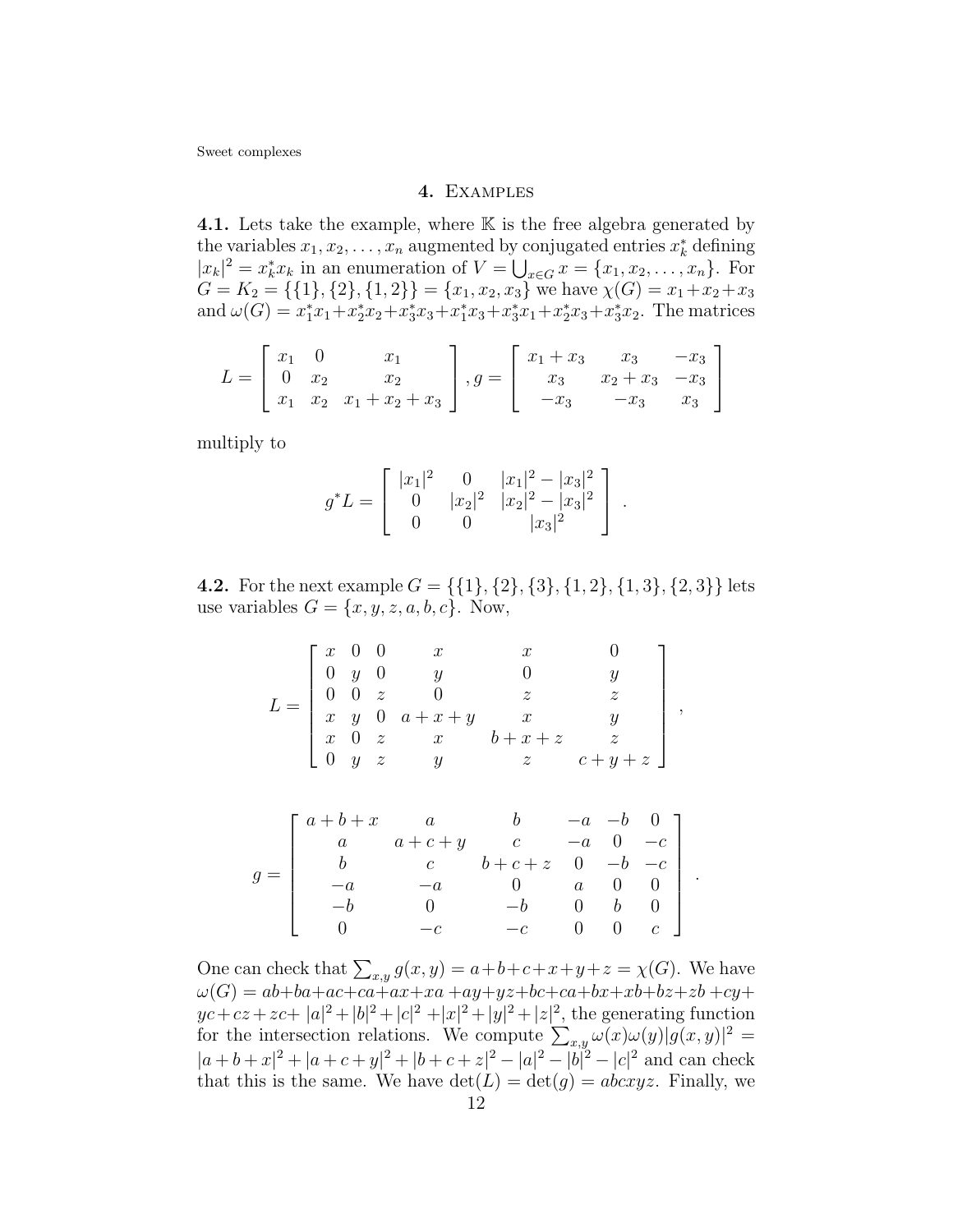see

$$
gL = \begin{bmatrix} |x|^2 & 0 & 0 & |x|^2 - |a|^2 & |x|^2 - |b|^2 & 0 \\ 0 & |y|^2 & 0 & |y|^2 - |a|^2 & 0 & |y|^2 - |c|^2 \\ 0 & 0 & |z|^2 & 0 & |z|^2 - |b|^2 & |z|^2 - |c|^2 \\ 0 & 0 & 0 & |a|^2 & 0 & 0 \\ 0 & 0 & 0 & 0 & |b|^2 & 0 \\ 0 & 0 & 0 & 0 & 0 & |c|^2 \end{bmatrix}.
$$

If all entries have length 1, we get the identity matrix.

**4.3.** Lets look at the example  $G = \{\{1\}, \{2\}, \{1, 2, 3\}\}\$  which is not a simplicial complex. Denote the energy variables by  $G = \{x, y, z\}.$ Now,

$$
L = \begin{bmatrix} x & 0 & x \\ 0 & y & y \\ x & y & x + y + z \end{bmatrix}, g = \begin{bmatrix} x+z & z & z \\ z & y+z & z \\ z & z & z \end{bmatrix}.
$$

We have  $\omega(G) = |x|^2 + xz + zx + |y|^2 + yz + zy + |z|^2$  and

$$
\sum_{x,y} \omega(x)\omega(y)g(x,y)^2 = |x+z|^2 + |y+z|^2 + 7|z|^2
$$

which are not the same. We need the simplicial complex structure. Also the energy  $\chi(G) = x + y + z$  does not agree with  $\sum_{x,y \in G} g(x,y) =$  $x + y + 9z$  so that Theorem (1) does not hold. We have however  $\det(L) = \det(g) = xyz$ . The determinant identity Theorem (3) holds in general, also if  $G$  is not a simplicial complex.

#### **REFERENCES**

- [1] J. Dieudonn´e. Les determinants sur un corps non commutatif. Bulletin de la S.M.F., 71:27–45, 1943.
- [2] B. Grünbaum. Polytopes, graphs, and complexes. *Bull. Amer. Math. Soc.*, 76:1131–1201, 1970.
- [3] O. Knill. The McKean-Singer Formula in Graph Theory. http://arxiv.org/abs/1301.1408, 2012.
- [4] O. Knill. Cauchy-Binet for pseudo-determinants. Linear Algebra Appl., 459:522–547, 2014.
- [5] O. Knill. The amazing world of simplicial complexes. https://arxiv.org/abs/1804.08211, 2018.
- [6] O. Knill. The counting matrix of a simplicial complex. https://arxiv.org/abs/1907.09092, 2019.
- [7] O. Knill. Energized simplicial complexes. https://arxiv.org/abs/1908.06563, 2019.
- [8] O. Knill. The energy of a simplicial complex. Linear Algebra and its Applications, 600:96–129, 2020.